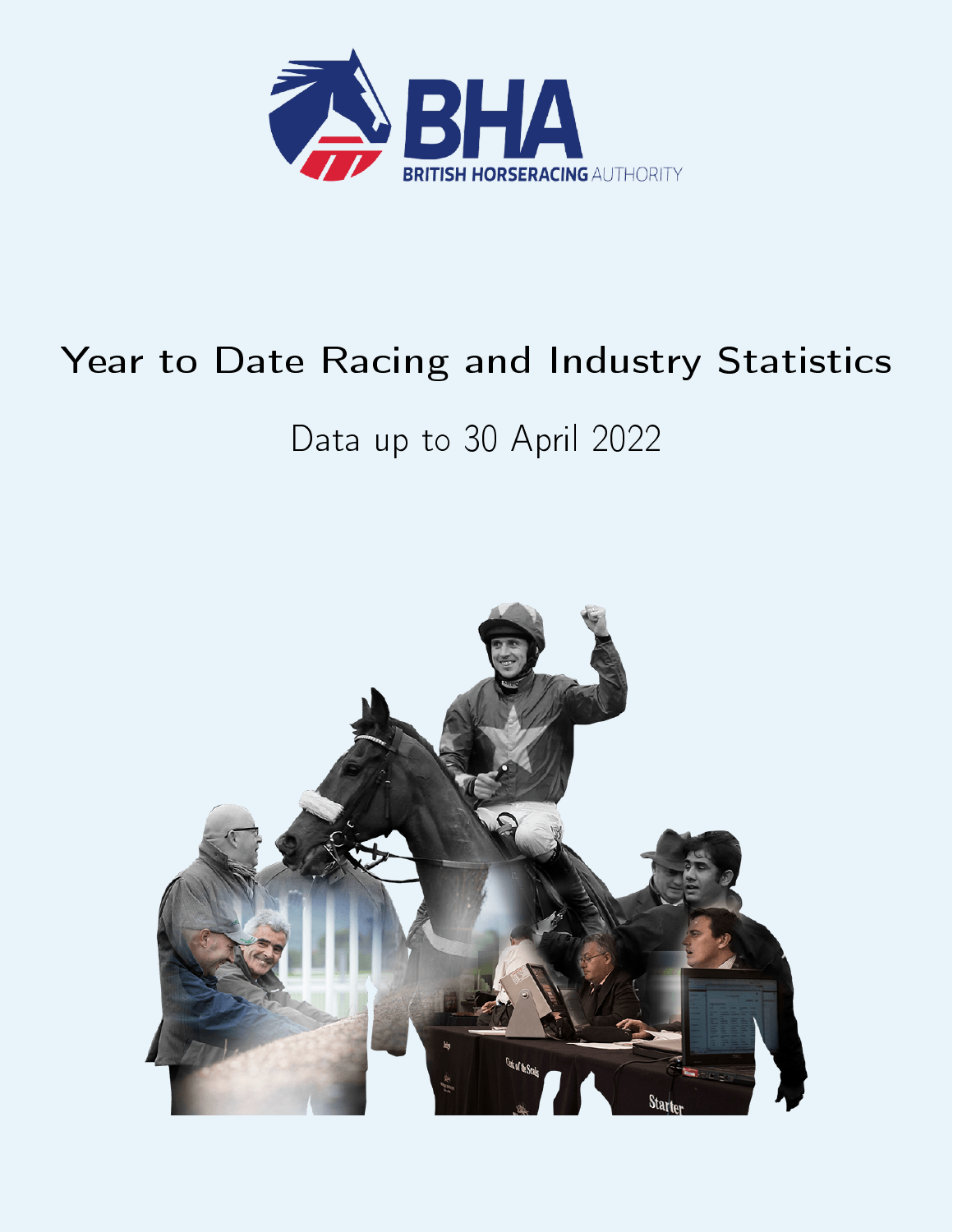# YTD Fixtures

`Mixed' Fixtures are recategorised as `Flat'.

### Fixtures Programmed

| Code      | 2018         | 2019         | 2020         | 2021         | 2022         |
|-----------|--------------|--------------|--------------|--------------|--------------|
| Flat Turf | 41 $(91\%)$  | 42 $(9.4\%)$ | $1(0.4\%)$   | $51(11.4\%)$ | 56(12.5%)    |
| Flat AWT  | 155(34.4%)   | 156 (34.9%)  | $109(398\%)$ | 151 (33.7%)  | 149 (33 2%)  |
| Jump      | 254(56.4%)   | 249 (55.7%)  | 164 (59.9%)  | 246 (54 9%)  | 244 (54 3%)  |
| Total     | 450 (100.0%) | 447 (100.0%) | 274 (100.0%) | 448 (100.0%) | 449 (100.0%) |

### Fixtures Ran

| Code         | 2018          | 2019         | 2020           | 2021         | 2022         |
|--------------|---------------|--------------|----------------|--------------|--------------|
| Flat Turf    | $32(8.0\%)$   | 39 $(9.4\%)$ | NA (-)         | $51(12.4\%)$ | 51(11.6%)    |
| Flat AWT     | $157(39.2\%)$ | 156 (37.5%)  | 114 $(46.2\%)$ | $157(381\%)$ | 148 (33.8%)  |
| Jump         | $212(52.9\%)$ | $221(531\%)$ | 133 (53.8%)    | 204 (49.5%)  | 239 (54 6%)  |
| <b>Total</b> | 401 (100.0%)  | 416 (100.0%) | 247 (100.0%)   | 412 (100.0%) | 438 (100.0%) |

### Abandoned & Additional Fixtures

An abandoned fixture is defined as a fixture in the original fixture list that was not run. A fixture switching surface is not considered an abandonment but switching code would be considered an abandonment.

An additional fixture is defined as a fixture that was ran but not included in the original fixture list. A fixture switching surface is not considered an additional fixture but switching code would be considered an additional.

| <b>Abandonments</b> | 2018 | 2019 | 2020 | 2021 | 2022 | <b>Additionals</b> | 2018 | 2019 | 2020 | 2021 | 2022 |
|---------------------|------|------|------|------|------|--------------------|------|------|------|------|------|
| Flat Turf           |      |      |      |      |      | Flat Turf          |      |      |      |      |      |
| Flat AWT            |      |      |      |      |      | Flat AWT           |      |      |      |      |      |
| Jump                | 54   |      |      | 52   |      | Jump               |      |      |      |      |      |
| Total               | 68   | 43   | 38   | 54   |      | Total              |      |      |      |      |      |

#### Going

The going for the last turf race at each fixture.

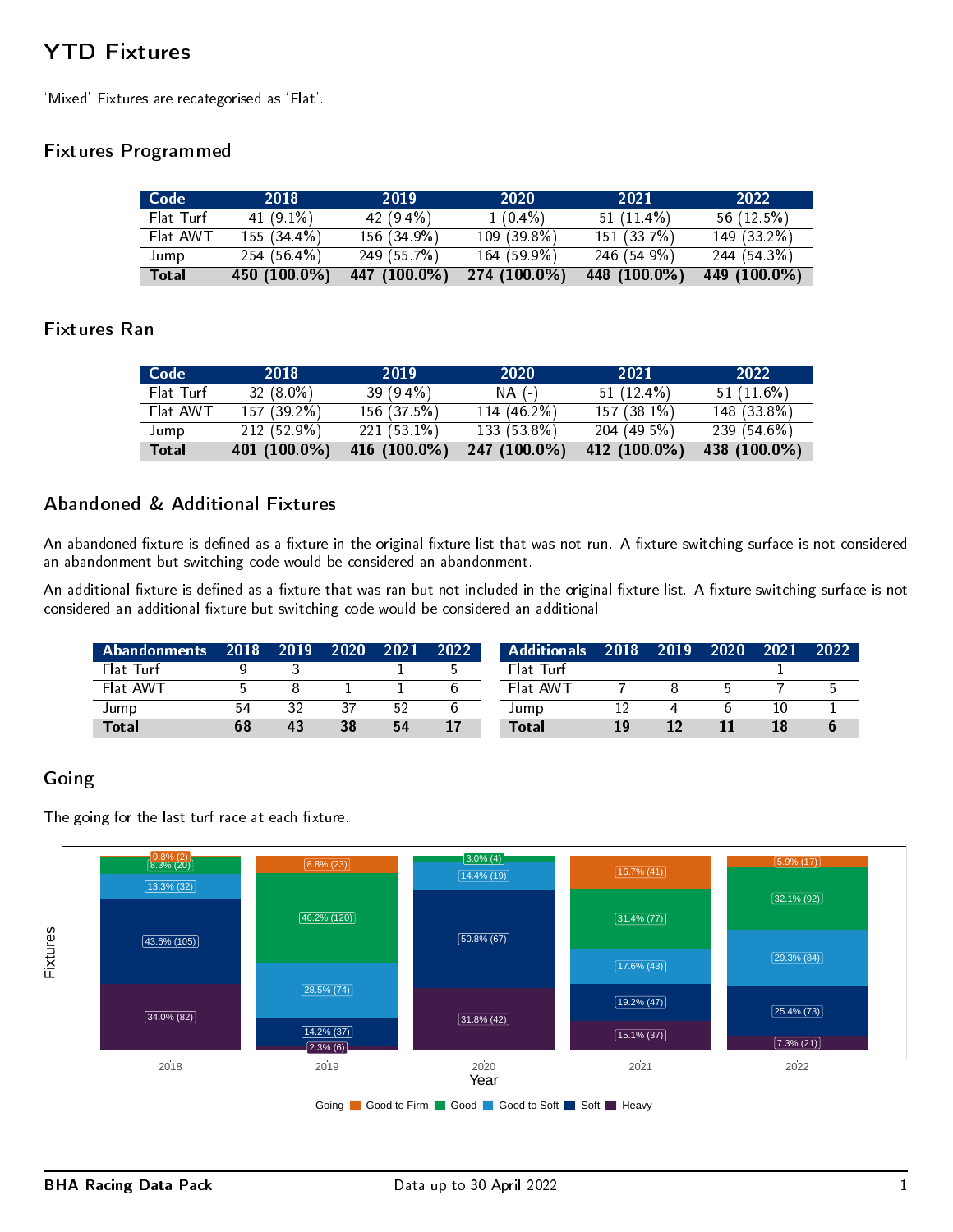# YTD Races

### Races Ran

| RaceType     | 2018          | 2019          | 2020          | 2021           | 2022          |
|--------------|---------------|---------------|---------------|----------------|---------------|
| Flat Turf    | 235(85%)      | 290 $(102\%)$ | $NA(-)$       | 372 (12.3%)    | 368 (11 9%)   |
| Flat AWT     | 1094 (39.4%)  | 1055(370%)    | 793 (46.7%)   | $1190(39.2\%)$ | 1061(343%)    |
| Chase        | 516 (18.6%)   | 542 (190%)    | $314(18.5\%)$ | 497 (16.4%)    | 609 $(19.7%)$ |
| Hurdle       | 748 (26.9%)   | 795 (27.9%)   | 491 (28.9%)   | 732 (24.1%)    | 882(285%)     |
| NHF.         | $137(49\%)$   | 122(4.3%)     | 78 (4 6%)     | 193 $(6.4\%)$  | 119 (3.9%)    |
| Hunter       | 46 $(1.7%)$   | 49 (1.7%)     | 22(1.3%)      | 49 (1.6%)      | 51 $(1.7%)$   |
| <b>Total</b> | 2776 (100.0%) | 2853 (100.0%) | 1698 (100.0%) | 3033 (100.0%)  | 3090 (100.0%) |

# Entries, Declarations, Eliminations & Non Runners



### Race Values

Total Race Values are shown as £ 000s.

| Metric/Code   | 2018     | 2019     | 2020                         | 2021                 | 2022     |
|---------------|----------|----------|------------------------------|----------------------|----------|
| <b>Total</b>  | £ 39,863 | £ 40,352 | £ 22,138                     | £ 33,921             | £48,626  |
| Flat Turf     | £3,650   | £ 4,250  |                              | £4,136               | £5.193   |
| Flat AWT      | £ 10,482 | £ 10,092 | £ 6,517                      | $\overline{f}$ 9,299 | £ 10,961 |
| Jump          | £ 25,732 | £26,010  | $\overline{\text{£}}$ 15,620 | £ 20,486             | £ 32,471 |
| Average       | £14,360  | £ 14,144 | £ 13,037                     | £ 11,184             | £15,736  |
| Flat Turf     | £ 15,530 | £ 14,656 |                              | £ 11,119             | £ 14,113 |
| Flat AWT      | £9,582   | £9566    | £ 8,219                      | £7814                | £10,331  |
| Jump          | £ 17,783 | £ 17,248 | £ $17,260$                   | £ 13,927             | £ 19,549 |
| <b>Median</b> | £7,400   | £ 7,461  | £7,000                       | £ 6,500              | £ 8,950  |
| Flat Turf     | £ 9,000  | £ 8,700  |                              | £ 6.650              | £ 8,000  |
| Flat AWT      | £ 6.569  | £ 6.569  | £6.245                       | £5.623               | £7,100   |
| Jump          | £ 8,066  | £7,900   | £ 7,749                      | £7.000               | £10,600  |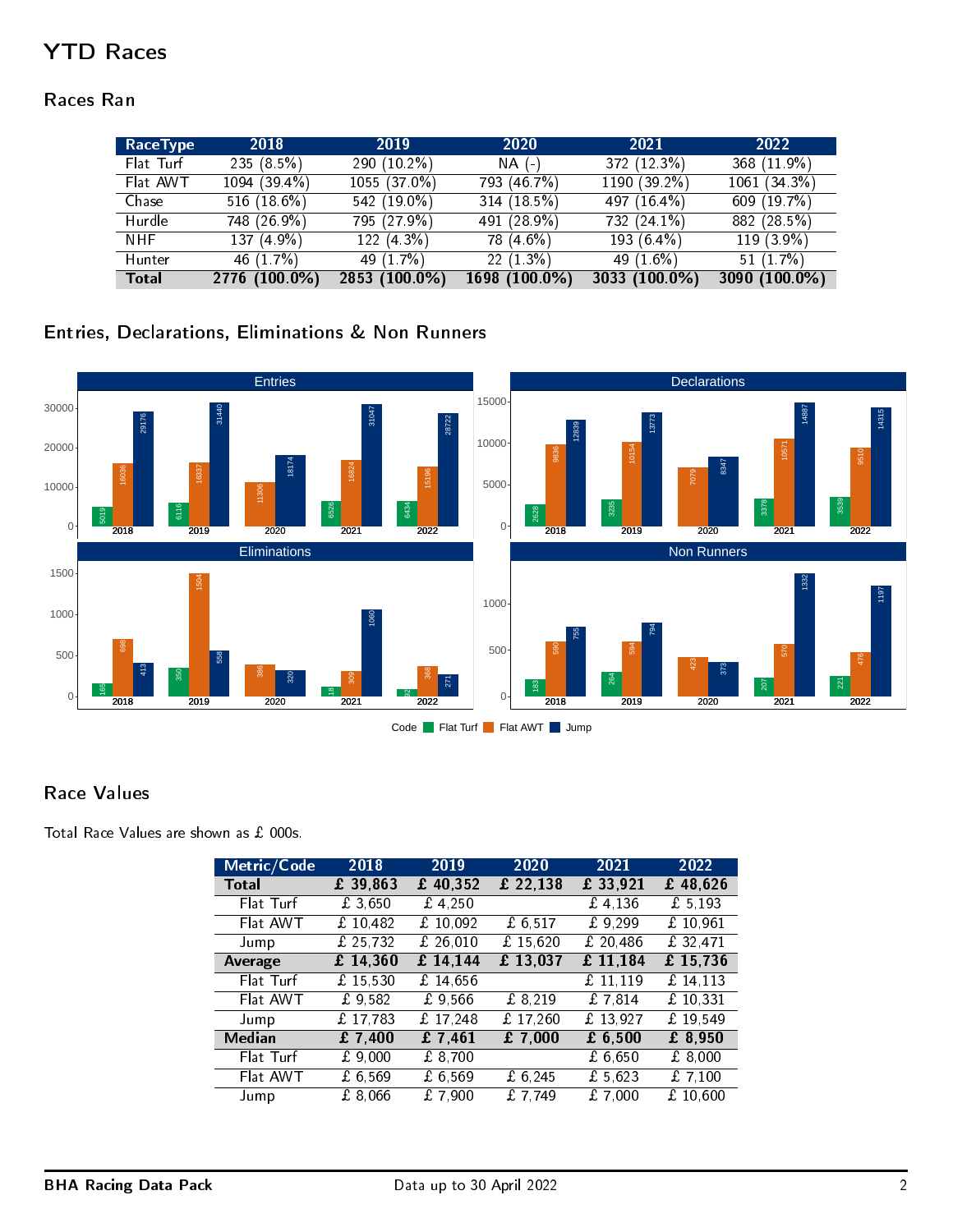### Average Field Size

| Code/Race Type        | 2018  | 2019 | 2020              | 2021 | 2022 |
|-----------------------|-------|------|-------------------|------|------|
| Flat Turf             | 1040  | 1024 |                   | 8.52 | 9.02 |
| Flat AWT              | 845   | 9.06 | 8.39              | 8.40 | 8.51 |
| Jump                  | 835   | 8.61 | 8.81              | 9.22 | 7 90 |
| Code/Race Type        | 2018  | 2019 | $\overline{2020}$ | 2021 | 2022 |
| Flat                  | 8.80  | 9.32 | 8.39              | 8.43 | 8.64 |
| Pattern/Listed        | 8.63  | 8.26 | 7.83              | 7.91 | 6.61 |
| Handicap              | 9.12  | 9.62 | 8.54              | 8.55 | 8.80 |
| <b>WFA Conditions</b> | 7.30  | 9.12 | 8.66              | 8.94 | 8.82 |
| Maiden                | 9.76  | 988  | 9.36              | 8.62 | 9.07 |
| Novice                | 7.77  | 8.39 | 7.67              | 7.74 | 8.31 |
| Seller/Claimer        | 6.38  | 648  | 6.35              | 6.38 | 6.18 |
| Auction               | 8 1 1 | 8.50 | 8.05              | 8.60 | 8.25 |

| Code/Race Type        | 2018  | 2019  | 2020  | 2021  | 2022  |
|-----------------------|-------|-------|-------|-------|-------|
| <b>Chase</b>          | 7.10  | 7.38  | 7.65  | 7.98  | 687   |
| Pattern/Listed        | 10.62 | 10.60 | 9.57  | 9.76  | 9.48  |
| Handicap              | 6.93  | 7.23  | 7.76  | 796   | 667   |
| Maiden/Novice         | 4.16  | 4.40  | 3.93  | 4.48  | 418   |
| <b>WFA Conditions</b> | 7.00  | 9.00  | 10.00 | 7.67  | 6.50  |
| <b>Hurdle</b>         | 9.17  | 946   | 9.48  | 9.89  | 8.53  |
| Pattern/Listed        | 11.24 | 11.05 | 10.61 | 10.71 | 10 17 |
| Handicap              | 9.40  | 9.74  | 991   | 10 15 | 8.92  |
| Maiden/Novice         | 858   | 8.85  | 8.85  | 9.49  | 782   |
| <b>WFA Conditions</b> | 6.69  | 789   | 6.88  | 7.00  | 5.24  |
| Seller/Claimer        | 6 33  | 683   | 5.50  | 7.40  | 6.00  |
| <b>NHF</b>            | 8.92  | 933   | 992   | 9.72  | 9 1 2 |
| <b>Hunter</b>         | 7 37  | 6.59  | 6.64  | 965   | 6 35  |

# Divided Races

| Code | Type | 2018 | 2019 | 2020 | 2021 | 2022 |
|------|------|------|------|------|------|------|
| Flat | Hcap | 59   | 27   | 35   | 47   | 52   |
|      | WFA  | 16   | 20   |      | 28   | 17   |
|      | Hcap | 9    | q    |      | 16   | 29   |
| Jump | WFA  | 12   | 11   | Q    | 26   |      |

# Proportion of Races by Handicap/WFA

|       |  | Code Type $2018$ $2019$ $2020$ $2021$ $2022$ |       |
|-------|--|----------------------------------------------|-------|
| Flat. |  | WFA 27.8% 29.1% 25.5% 29.7% 29.7%            |       |
|       |  | Hcap 72.2% 70.9% 74.5% 70.3% 70.3%           |       |
| Jump  |  | WFA 41.5% 39.6% 42.2% 41.5% 35.9%            |       |
|       |  | Hcap 58.5% 60.4% 57.8% 58.5%                 | 64 1% |

# Non Runners (as percentage of Declarations)

| Code      | 2018        | 2019          | 2020       | 2021         | 2022           |
|-----------|-------------|---------------|------------|--------------|----------------|
| Flat Turf | 183 (7.0%)  | 264 (8.2%)    |            | $207(61\%)$  | $221(6.2\%)$   |
| Flat AWT  | 590 (6.0%)  | $594(58\%)$   | 423 (6.0%) | $570(5.4\%)$ | 476 (5.0%)     |
| Jump      | 755 (5.9%)  | 794 (5.8%)    | 373(4.5%)  | 1332 (8.9%)  | 1197 $(8.4\%)$ |
| Overall   | 1528 (6.0%) | $1652(6.1\%)$ | 796(5.2%)  | 2109(7.3%)   | 1894(6.9%)     |

### Non Runners per Race

| Code      | 2018 | 2019        | 2020 | 2021 | 2022 |
|-----------|------|-------------|------|------|------|
| Flat Turf | 0.78 | በ 91        |      | 0.56 | 0 GO |
| Flat AWT  | 0.54 | <u>በ 56</u> | 0.53 | በ 48 | 0.45 |
| Jump      | 0.52 | 0.53        | በ 41 | በ 91 | በ 72 |
| Overall   | 0.55 | O 58        | O 47 | 0.70 | 0.61 |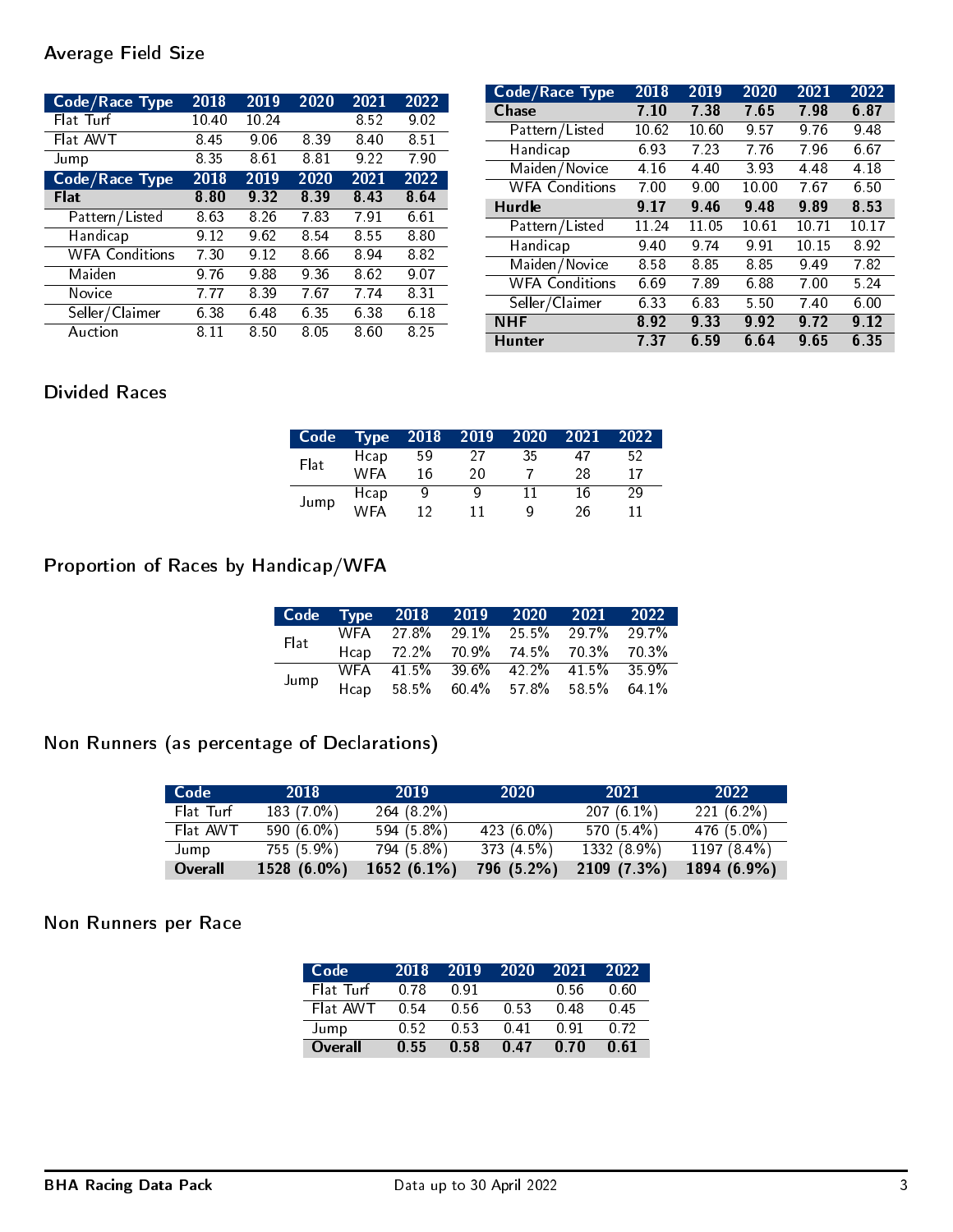# YTD Runners

### Total Runners

| Code         | 2018  | 2019  | 2020  | 2021  | 2022  |
|--------------|-------|-------|-------|-------|-------|
| Flat Turf    | 2445  | 2971  |       | 3171  | 3318  |
| Flat AWT     | 9246  | 9558  | 6654  | 10001 | 9034  |
| Jump         | 12084 | 12979 | 7974  | 13567 | 13123 |
| <b>Total</b> | 23775 | 25508 | 14628 | 26739 | 25475 |

### Average Runs per Horse

| Code <sup>1</sup> | 2018 | 2019 | $-2020$ | 2021 | 2022 |
|-------------------|------|------|---------|------|------|
| Flati             | 2.31 | 2.32 | 2.32    | 245  | 2.35 |
| Jump              | 2.30 | 226  | 174     | 2 19 | 2.32 |
| Overall           | 2.35 | 2.34 | 2.00    | 2.36 | 2.38 |

Individual Runners

# YTD Horses in Training

Total

| Type <sub>l</sub> | 2018  | 2019  | 2020  | 2021  | 2022  |
|-------------------|-------|-------|-------|-------|-------|
| Flat              | 11740 | 11930 | 11381 | 11523 | 11443 |
| Jump              | 6290  | 7031  | 6870  | 7720  | 7115  |
| Dual              | 1228  | 649   | 722   | 690   | 751   |
| Total             | 19258 | 19610 | 18973 | 19933 | 19309 |

### Flat

| AgeCat          | 2018  | 2019  | 2020  | 2021  | 2022  |
|-----------------|-------|-------|-------|-------|-------|
| 2Y <sub>O</sub> | 3493  | 3512  | 3081  | 3278  | 3252  |
| 3Y O            | 3910  | 3841  | 3864  | 3733  | 3754  |
| 4Y O            | 1817  | 1933  | 1859  | 1976  | 1965  |
| $5Y0+$          | 2520  | 2644  | 2577  | 2536  | 2472  |
| Total           | 11740 | 11930 | 11381 | 11523 | 11443 |

### AgeCat 2018 2019 2020 2021 2022 3-4YO 699 885 793 796 820 5-6YO 2425 2752 2718 2912 2753 7-8YO 1749 1918 1915 2268 2023 9YO+ 1417 1476 1444 1744 1519<br>Total 6290 7031 6870 7720 7115 7720

Dual

Jump

| AgeCat          | 2018 | 2019 | 2020 | 2021 | 2022 |
|-----------------|------|------|------|------|------|
| 3Y <sub>0</sub> | 85   | 46   | 86   | 69   | 102  |
| 4YO             | 310  | 196  | 190  | 199  | 206  |
| $5Y0+$          | 833  | 407  | 446  | 422  | 443  |
| Total           | 1228 | 649  | 722  | 690  | 751  |

# Monthly Snapshot (April 2022)

| <b>Type</b>  | HIT   | Proportion |
|--------------|-------|------------|
| Flat         | 10278 | 60.9%      |
| Jump         | 5852  | 347%       |
| Dual         | 737   | $4.4\%$    |
| <b>Total</b> | 16867 | 100.0%     |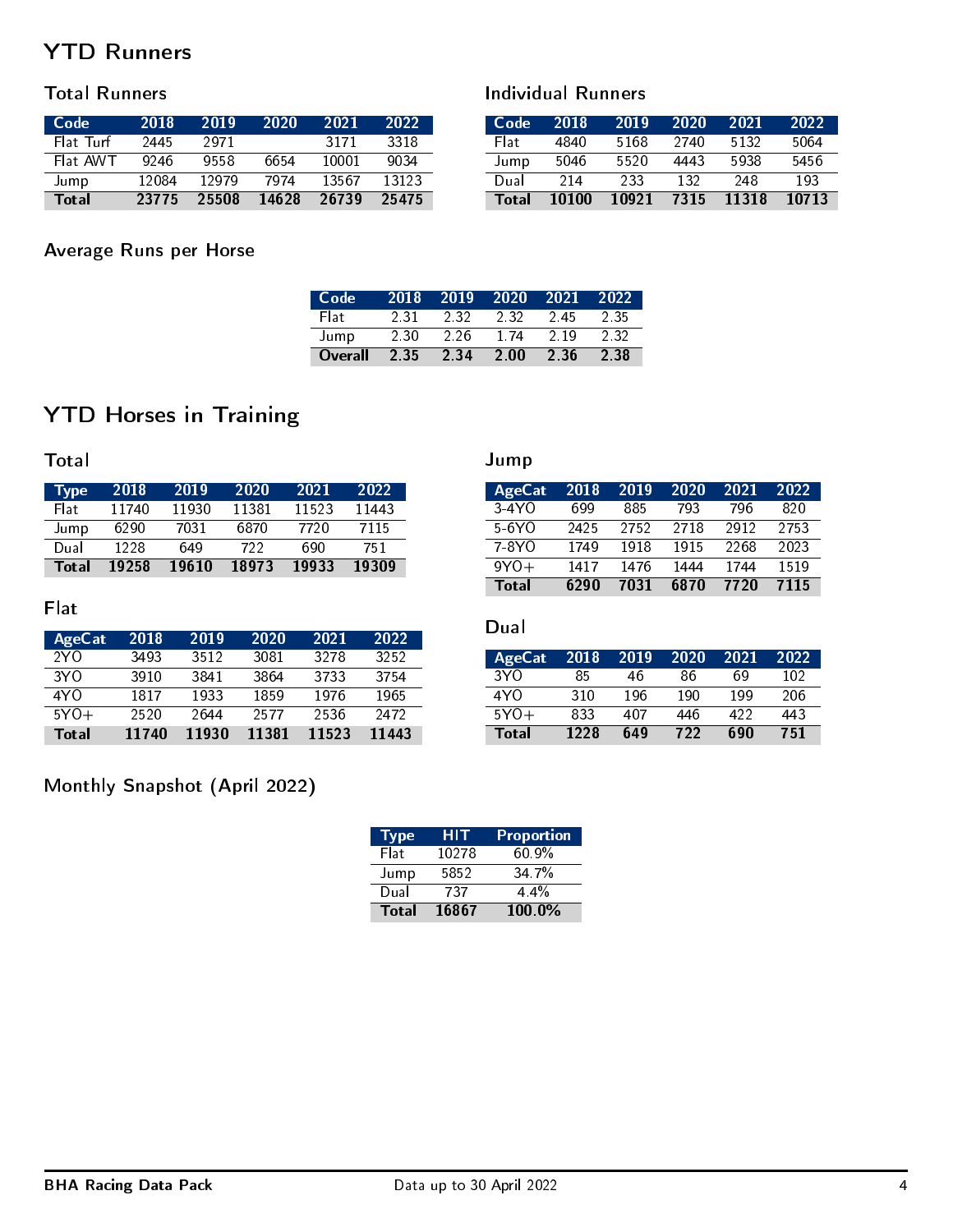# Key Perfomance Indicators (YTD)

### 7+ Race Cards

| Metric 2018 2019 2020 2021 2022                                  |  |         |       |
|------------------------------------------------------------------|--|---------|-------|
| 7+ Races 77.8% 67.3% 72.5% 96.1% 83.3%                           |  |         |       |
| $\langle 7 \text{ Races} \quad 22.2\% \quad 32.7\% \quad 27.5\%$ |  | $3.9\%$ | 16 7% |

### Races with  $< 6$  Runners

| Code      | 2018              | 2019     | 2020     | 2021     | 2022     |
|-----------|-------------------|----------|----------|----------|----------|
| Flat Turf | 47%               | 59%      |          | 18.3%    | $12.0\%$ |
| Flat AWT  | 14 በ%             | 11 2\%   | $13.6\%$ | $15.2\%$ | $129\%$  |
| Jump      | 22.0 <sup>%</sup> | 20.6%    | 17.0%    | $15.0\%$ | 26.9%    |
| Overall   | 17.4%             | $15.6\%$ | 15.4%    | 15.5%    | 20.3%    |

### Races with  $8+$  Runners

| Code      | 2018     | 2019  | 2020  | 2021     | 2022     |
|-----------|----------|-------|-------|----------|----------|
| Flat Turf | 78.7%    | 77 2% |       | 58.6%    | 60 ዓ%    |
| Flat AWT  | 63 1 $%$ | 68.6% | 57.9% | $61,2\%$ | 64.5%    |
| Jump      | $52.3\%$ | 55.0% | 59.6% | 64.4%    | 48.0%    |
| Overall   | 58.8%    | 62.3% | 58.8% | $62.4\%$ | $55.2\%$ |

#### Races with Odds On & Evens Favourites

| Code    | 2018     | 2019     | 2020     | 2021     | 2022  |
|---------|----------|----------|----------|----------|-------|
| Flat:   | 16.3%    | 20.0%    | $16.5\%$ | $18.5\%$ | 184%  |
| Jump    | $23.2\%$ | $25.6\%$ | 23.8%    | 22.5%    | 251%  |
| Overall | $19.8\%$ | 22.9%    | 20.4%    | 20.4%    | 22.0% |

## Races with Odds Against Favourites

| Code    | 2018    | 2019         | 2020  | 2021  | 2022     |
|---------|---------|--------------|-------|-------|----------|
| Flat    | $837\%$ | 80.0%        | 83.5% | 81.5% | $81.6\%$ |
| Jump    | 76.8%   | 74.4%        | 76.2% | 77.5% | 74 9%    |
| Overall | 80.2%   | <b>77.1%</b> | 79.6% | 796%  | 78.0%    |

### Races shown on FTA Television

| Code         | 2018 | 2019 | 2020 | 2021 | 2022 |
|--------------|------|------|------|------|------|
| Flat         | 46   | 42   | Б,   | 47   | 53   |
| Jump         | 122  | 125  | 95   | 138  | 154  |
| <b>Total</b> | 168  | 167  | 100  | 185  | 207  |